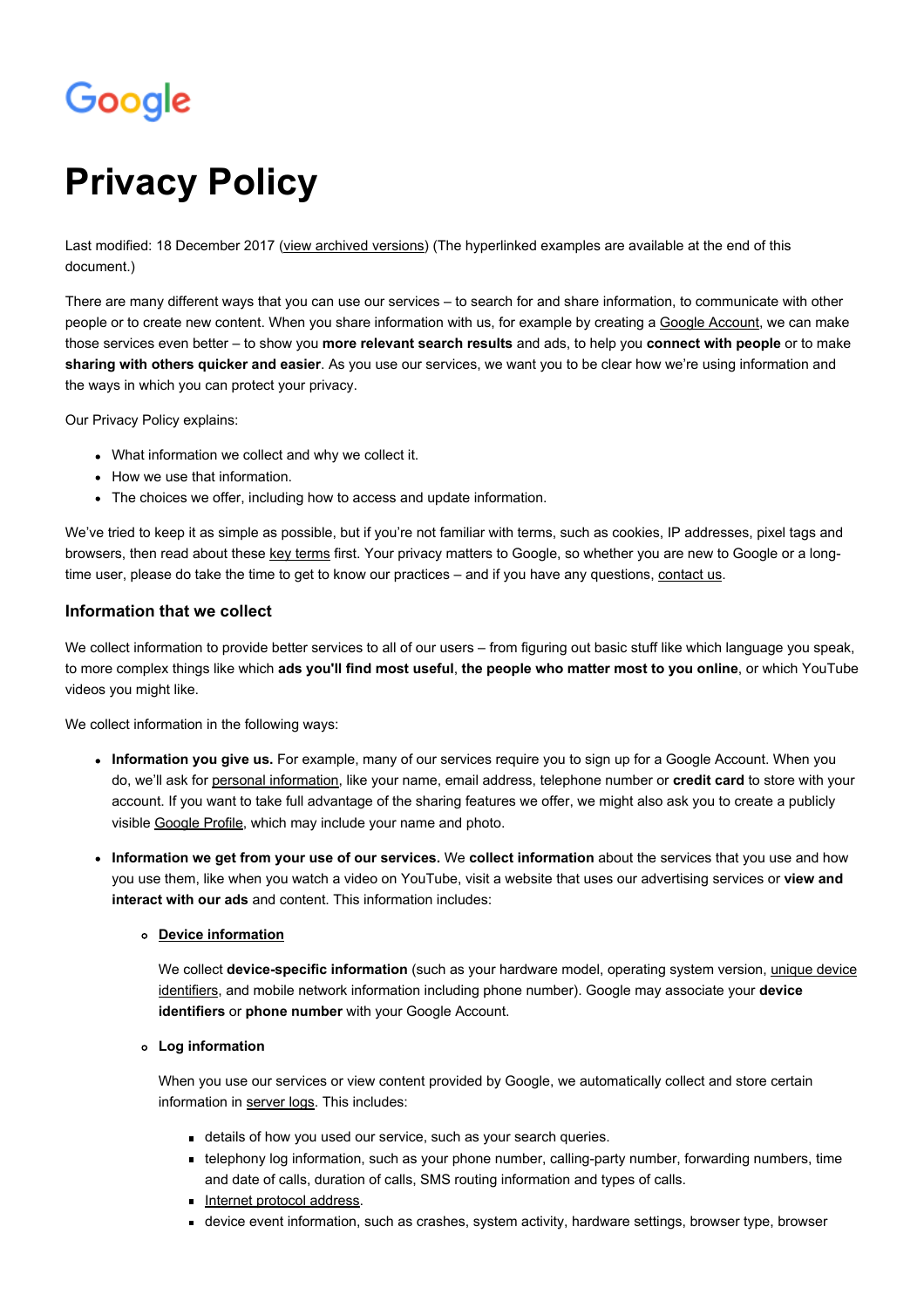language, the date and time of your request and referral URL.

cookies that may uniquely identify your browser or your Google Account.

#### **Location information**

When you use Google services, we **[may collect and process information about your actual location](https://www.google.com/intl/en_uk_ALL/policies/privacy/example/may-collect-and-process-information.html)**. We use various technologies to determine location, including IP address, GPS **[and other sensors](https://www.google.com/intl/en_uk_ALL/policies/privacy/example/sensors.html)** that may, for example, provide Google with information on nearby devices, **[Wi-Fi access points and mobile towers](https://www.google.com/intl/en_uk_ALL/policies/privacy/example/wifi-access-points-and-cell-towers.html)**.

#### **Unique application numbers**

Certain services include a unique application number. This number and information about your installation (for example, the operating system type and application version number) may be sent to Google when you install or uninstall that service or when that service periodically contacts our servers, such as for automatic updates.

# **Local storage**

We may collect and store information (including personal information) locally on your device using mechanisms such as [browser web storage](https://www.google.com/intl/en_uk_ALL/policies/privacy/key-terms/#toc-terms-browser-storage) (including HTML 5) and [application data caches.](https://www.google.com/intl/en_uk_ALL/policies/privacy/key-terms/#toc-terms-application-data-cache)

#### **Cookies and similar technologies**

We **[and our partners](https://www.google.com/intl/en_uk_ALL/policies/privacy/example/our-partners.html)** use various technologies to collect and store information when you visit a Google service, and this may include using [cookies or similar technologies](https://www.google.com/intl/en_uk_ALL/policies/privacy/key-terms/#toc-terms-cookie) to identify your browser or device. We also use these technologies to collect and store information when you interact with services we offer to our partners, such as **[advertising services](https://www.google.com/intl/en_uk_ALL/policies/privacy/example/advertising-services.html)** or Google features that may appear on other sites. Our Google Analytics product helps businesses and site owners analyse the traffic to their websites and apps. When used in conjunction with our advertising services, such as those using the DoubleClick cookie, Google Analytics information is **linked, by the [Google Analytics customer or by Google, using Google technology, with information about visits to](https://www.google.com/intl/en_uk_ALL/policies/privacy/example/linked-with-information-about-visits-to-multiple-sites.html) multiple sites**.

Information we collect when you are signed in to Google, in addition to information we obtain about you from partners, may be associated with your Google Account. When information is associated with your Google Account, we treat it as personal information. For more information about how you can access, manage or delete information that is associated with your Google Account, visit the [Transparency and choice](#page-2-0) section of this policy.

# **How we use information that we collect**

We use the information we collect from all of our services to **[provide](https://www.google.com/intl/en_uk_ALL/policies/privacy/example/provide-services.html)**, **[maintain](https://www.google.com/intl/en_uk_ALL/policies/privacy/example/maintain-services.html)**, **[protect](https://www.google.com/intl/en_uk_ALL/policies/privacy/example/protect-services.html)** and improve them, to **develop new ones** and to **[protect Google and our users](https://www.google.com/intl/en_uk_ALL/policies/privacy/example/protect-google-and-our-users.html)**[. We also use this information to offer you tailored content – like giving you more](https://www.google.com/intl/en_uk_ALL/policies/privacy/example/develop-new-ones.html) relevant search results and ads.

We may use the name that you provide for your Google Profile across all of the services we offer that require a Google Account. In addition, we may replace past names associated with your Google Account, so that you are represented consistently across all our services. If other users already have your email or other information that identifies you, we may show them your publicly visible Google Profile information, such as your name and photo.

If you have a Google Account, we may display your Profile name, Profile photo, and actions you take on Google or on thirdparty applications connected to your Google Account (such as +1's, reviews you write and comments you post) in our services, [including displaying in ads and other commercial contexts. We will respect the choices you make to](https://www.google.com/intl/en_uk_ALL/policies/privacy/example/limit-sharing-or-visibility-settings.html) **limit sharing or visibility settings** in your Google Account.

When you contact Google, we keep a record of your communication to help solve any issues you might be facing. We may use your email address to inform you about our services, such as letting you know about upcoming changes or improvements.

We use information collected from cookies and other technologies, like [pixel tags,](https://www.google.com/intl/en_uk_ALL/policies/privacy/key-terms/#toc-terms-pixel) to **[improve your user experience](https://www.google.com/intl/en_uk_ALL/policies/privacy/example/improve-your-user-experience.html)** and the overall quality of our services. One of the products we use to do this on our own services is Google Analytics. For example, by saving your language preferences, we'll be able to have our services appear in the language you prefer. When showing you tailored ads, we will not associate an identifier from cookies or similar technologies with [sensitive categories](https://www.google.com/intl/en_uk_ALL/policies/privacy/key-terms/#toc-terms-sensitive-categories), such as those based on race, religion, sexual orientation or health.

Our automated systems analyse your content (including emails) to provide you personally relevant product features, such as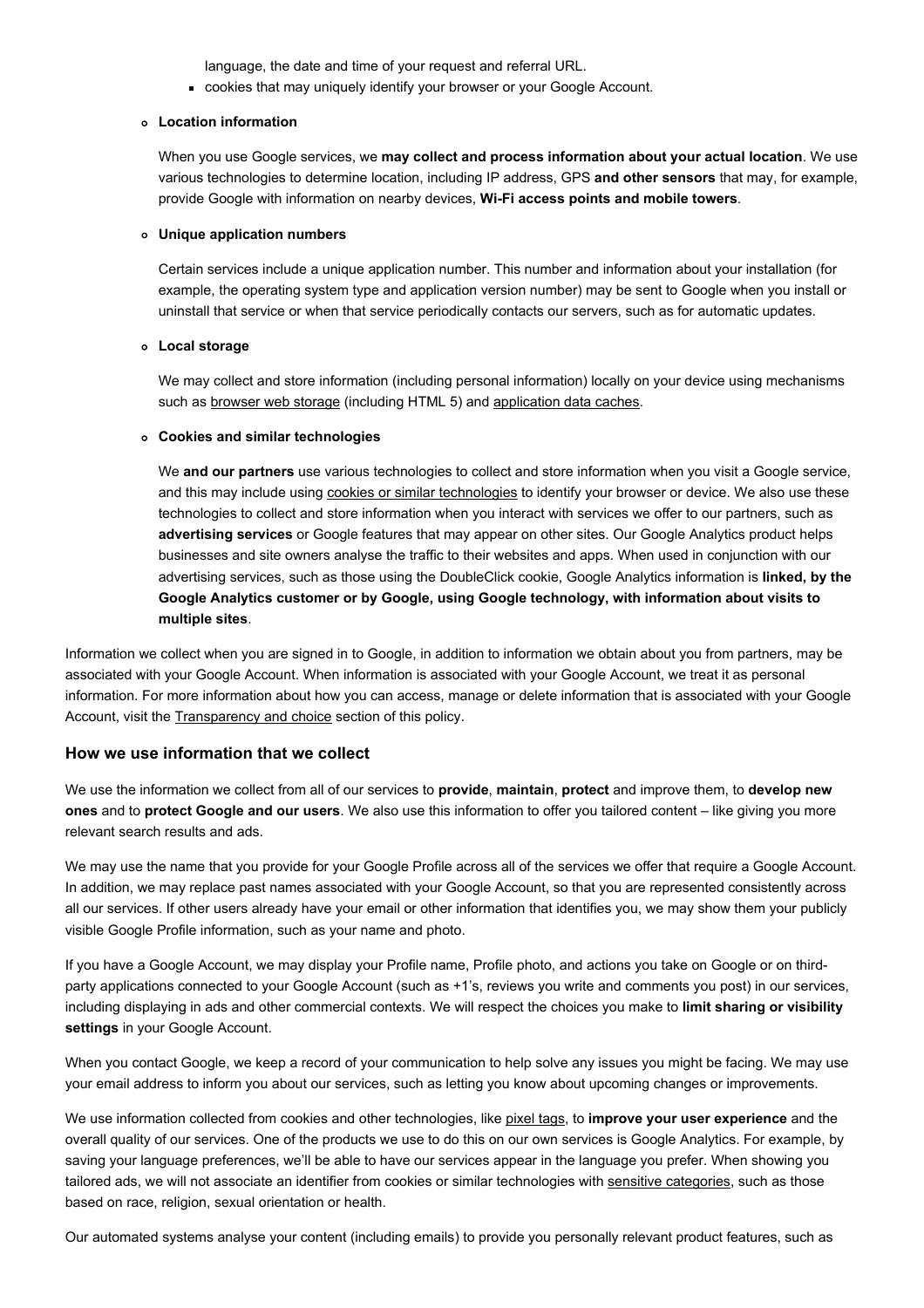customised search results, tailored advertising and spam and malware detection.

We may **[combine personal information from one service with information, including personal information, from other](https://www.google.com/intl/en_uk_ALL/policies/privacy/example/combine-personal-information.html) Google services** – for example, **[to make it easier to share things with people you know](https://www.google.com/intl/en_uk_ALL/policies/privacy/example/to-make-it-easier-to-share.html)**. Depending on your account settings, **[your activity on other sites and apps](https://www.google.com/intl/en_uk_ALL/policies/privacy/example/your-activity-on-other-sites-and-apps.html)** [may be associated with your personal information in order to improve Go](https://myaccount.google.com/?hl=en)ogle's services and the ads delivered by Google.

We will ask for your consent before using information for a purpose other than those set out in this Privacy Policy.

Google processes personal information on our servers in many countries around the world. We may process your personal information on a server located outside the country where you live.

# <span id="page-2-0"></span>**Transparency and choice**

People have different privacy concerns. Our goal is to be clear about what information we collect, so that you can make meaningful choices about how it is used. For example, you can:

- [Review and update your Google activity controls](https://myaccount.google.com/privacy?hl=en#accounthistory) to decide what types of data, such as videos that you've watched on YouTube or past searches, you would like saved with your account when you use Google services. You can also visit these [controls](https://myaccount.google.com/privacy?hl=en#toolsyoucanusenow) to manage whether certain activity is stored in a cookie or similar technology on your device when you use our services while signed out of your account.
- [Review and control](https://www.google.com/dashboard/?hl=en) certain types of information tied to your Google Account by using Google Dashboard.
- [View and edit](https://www.google.com/settings/ads/preferences?hl=en) your preferences about the Google ads shown to you on Google and across the web, such as which categories might interest you, using Ads Settings. You can also visit that page to opt out of certain Google advertising services.
- [Adjust](https://support.google.com/plus/answer/1355890?hl=en) how the Profile associated with your Google Account appears to others.
- [Control](https://support.google.com/plus/bin/static.py?hl=en&page=guide.cs&guide=1257347) who you share information with through your Google Account.
- [Take information](https://www.dataliberation.org/) associated with your Google Account out of many of our services.
- [Choose](https://plus.google.com/settings/endorsements?hl=en) whether your Profile name and Profile photo appear in shared endorsements that appear in ads.

You may also set your browser to block all cookies, including cookies associated with our services or to indicate when a cookie is being set by us. However, it's important to remember that many of our services **[may not function properly](https://www.google.com/intl/en_uk_ALL/policies/privacy/example/may-not-function-properly.html)** if your cookies are disabled. For example, we may not remember your language preferences.

# **Information that you share**

Many of our services let you share information with others. Remember that when you share information publicly, it may be [indexable by search engines, including Google. Our services provide you with different options on](https://www.google.com/intl/en_uk_ALL/policies/privacy/example/removing-your-content.html) **[sharing](https://www.google.com/intl/en_uk_ALL/policies/privacy/example/sharing.html)** and **removing your content**.

# **Accessing and updating your personal information**

Whenever you use our services, we aim to provide you with **[access to your personal information](https://www.google.com/intl/en_uk_ALL/policies/privacy/example/access-to-your-personal-information.html)**. If that information is wrong, we strive to give you ways to update it quickly or to delete it – unless we have to keep that information for legitimate business or legal purposes.

We aim to maintain our services in a manner that protects information from accidental or malicious destruction. Because of this, after you delete information from our services, we may not immediately delete residual copies from our active servers and may not remove information from our backup systems.

# **Information that we share**

We do not share personal information with companies, organisations and individuals outside of Google unless one of the following circumstances applies:

# **With your consent**

We will share personal information with companies, organisations or individuals outside Google when we have your consent to do so. We require opt-in consent for the sharing of any [sensitive personal information.](https://www.google.com/intl/en_uk_ALL/policies/privacy/key-terms/#toc-terms-sensitive-info)

# **With domain administrators**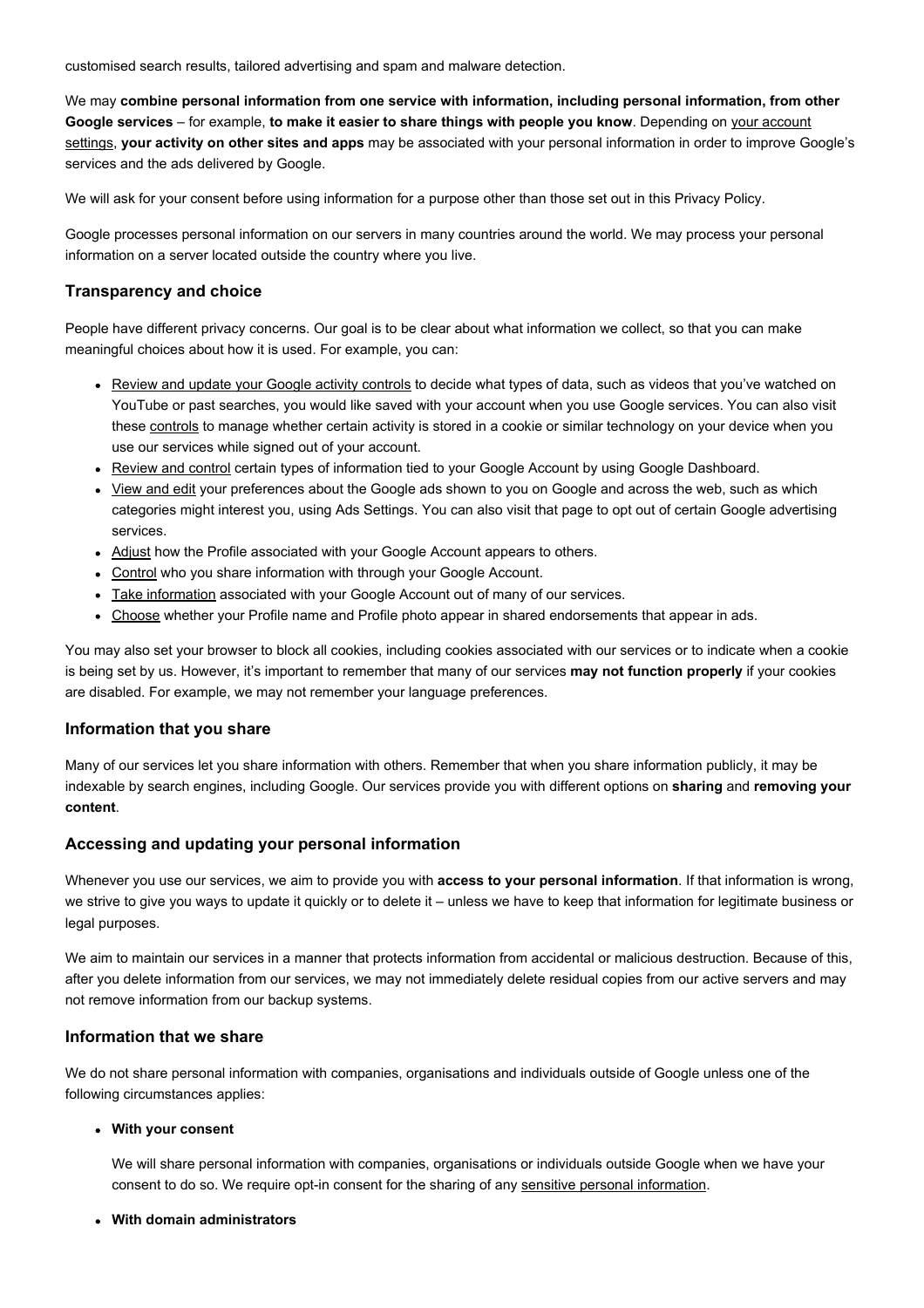If your Google Account is managed for you by a [domain administrator](https://support.google.com/a/answer/178897?hl=en) (for example, for G Suite users) then your domain administrator and resellers who provide user support to your organisation will have access to your Google Account information (including your email and other data). Your domain administrator may be able to:

- view statistics regarding your account, such as statistics regarding applications that you install.
- change your account password.
- suspend or terminate your account access.
- access or retain information stored as part of your account.
- [receive your account information in order to satisfy applicable law, regulation,](https://www.google.com/intl/en_uk_ALL/policies/privacy/example/legal-process.html) **legal process or enforceable governmental request**.
- restrict your ability to delete or edit information or privacy settings.

Please refer to your domain administrator's privacy policy for more information.

# **For external processing**

We provide personal information to our [affiliates](https://www.google.com/intl/en_uk_ALL/policies/privacy/key-terms/#toc-terms-affiliates) or other trusted businesses or persons to process it for us, based on our instructions and in compliance with our Privacy Policy and any other appropriate confidentiality and security measures.

#### **For legal reasons**

We will share personal information with companies, organisations or individuals outside Google if we have a belief in good faith that access, use, preservation or disclosure of the information is reasonably necessary to:

- meet any applicable law, regulation, **[legal process or enforceable governmental request](https://www.google.com/intl/en_uk_ALL/policies/privacy/example/legal-process.html)**.
- enforce applicable Terms of Service, including investigation of potential violations.
- detect, prevent or otherwise address fraud, security or technical issues.
- protect against harm to the rights, property or safety of Google, our users or the public, as required or permitted by law.

**[We may share](https://www.google.com/intl/en_uk_ALL/policies/privacy/example/we-may-share.html)** [non-personally identifiable information](https://www.google.com/intl/en_uk_ALL/policies/privacy/key-terms/#toc-terms-info) publicly and with our partners – like publishers, advertisers or connected sites. For example, we may share information publicly **[to show trends](https://www.google.com/intl/en_uk_ALL/policies/privacy/example/to-show-trends.html)** about the general use of our services.

If Google is involved in a merger, acquisition or asset sale, we will continue to ensure the confidentiality of any personal information and give affected users notice before personal information is transferred or becomes subject to a different privacy policy.

# **Information security**

We work hard to protect Google and our users from unauthorised access to or unauthorised alteration, disclosure or destruction of information that we hold. In particular:

- We encrypt many of our services [using SSL.](https://support.google.com/websearch/answer/173733?hl=en)
- We offer you [two-step verification](https://www.google.com/intl/en/landing/2step/) when you access your Google Account and a [Safe Browsing feature](https://www.google.com/chrome/intl/en/more/security.html) in Google Chrome.
- We review our information collection, storage and processing practices, including physical security measures, to guard against unauthorised access to systems.
- We restrict access to personal information to Google employees, contractors and agents who need to know that information in order to process it for us and who are subject to strict contractual confidentiality obligations. They may be disciplined or their contract terminated if they fail to meet these obligations.

# **When this Privacy Policy applies**

Our Privacy Policy applies to all of the services offered by Google LLC and its affiliates, including YouTube, services Google provides on Android devices, and services offered on other sites (such as our advertising services), but excludes services that have separate privacy policies that do not incorporate this Privacy Policy.

Our Privacy Policy does not apply to services offered by other companies or individuals, including products or sites that may be displayed to you in search results, sites that may include Google services or other sites linked from our services. Our Privacy Policy does not cover the information practices of other companies and organisations that advertise our services and that may use cookies, pixel tags and other technologies to serve and offer relevant ads.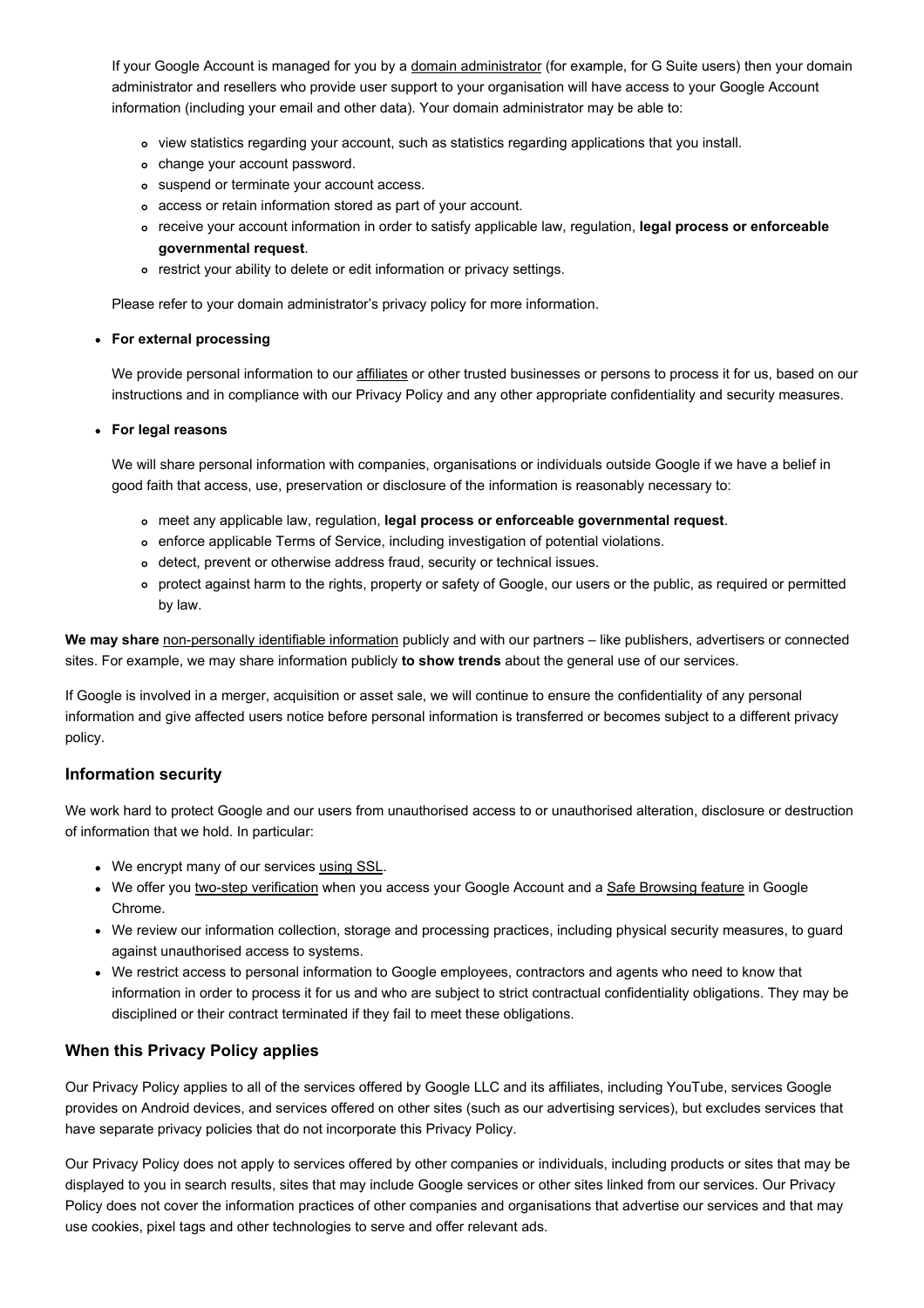# **Compliance and cooperation with regulatory authorities**

We regularly review our compliance with our Privacy Policy. We also adhere to several [self regulatory frameworks,](https://www.google.com/intl/en_uk_ALL/policies/privacy/frameworks/) including the EU-US and Swiss-US Privacy Shield Frameworks. When we receive formal written complaints, we will contact the person who made the complaint to follow up. We work with the appropriate regulatory authorities, including local data protection authorities, to resolve any complaints regarding the transfer of personal data that we cannot resolve with our users directly.

# **Changes**

Our Privacy Policy may change from time to time. We will not reduce your rights under this Privacy Policy without your explicit consent. We will post any Privacy Policy changes on this page and, if the changes are significant, we will provide a more prominent notice (including, for certain services, email notification of Privacy Policy changes). We will also keep prior versions of this Privacy Policy in an archive for your review.

# **Specific product practices**

The following notices explain specific privacy practices with respect to certain Google products and services that you may use:

- [Chrome and Chrome OS](https://www.google.com/chrome/intl/en/privacy.html)
- [Play Books](https://play.google.com/books/intl/en/privacy.html)
- [Payments](https://payments.google.com/legaldocument?family=0.privacynotice&hl=en)
- [Fiber](https://fiber.google.com/legal/privacy.html)
- [Project Fi](https://fi.google.com/about/tos/#project-fi-privacy-notice)
- [G Suite for Education](https://www.google.com/work/apps/terms/education_privacy.html)
- [YouTube Kids](https://kids.youtube.com/privacynotice)
- [Google Accounts Managed with Family Link](https://families.google.com/familylink/privacy/child-policy/)

For more information about some of our most popular services, you can visit the [Google Product Privacy Guide.](https://www.google.com/intl/en_uk_ALL/policies/technologies/product-privacy/)

# **Other useful privacy and security-related materials**

Further useful privacy and security-related materials can be found through Google's [policies and principles pages](https://www.google.com/intl/en_uk_ALL/policies/), including:

- Information about our [technologies and principles,](https://www.google.com/intl/en_uk_ALL/policies/technologies/) which includes, among other things, more information on
	- o [how Google uses cookies.](https://www.google.com/intl/en_uk_ALL/policies/technologies/cookies/)
	- o technologies we use for [advertising](https://www.google.com/intl/en_uk_ALL/policies/technologies/ads/).
	- o how we [recognise patterns like faces](https://www.google.com/intl/en_uk_ALL/policies/technologies/pattern-recognition/).
- A [page](https://www.google.com/intl/en_uk_ALL/policies/privacy/partners/) that explains what data is shared with Google when you visit websites that use our advertising, analytics and social products.
- The [Privacy Checkup](https://myaccount.google.com/privacycheckup/1?hl=en) tool, which makes it easy to review your key privacy settings.
- Google's [safety centre](https://www.google.com/intl/en/safetycenter/), which provides information on how to stay safe and secure online.

# **"access to your personal information"**

For example, with Google Dashboard you can quickly and easily see some of the data associated with your Google Account. [Learn more.](https://www.google.com/intl/en_uk_ALL/policies/privacy/example/access-to-your-personal-information.html)

# **"ads that you'll find most useful"**

For example, if you frequently visit websites and blogs about gardening, you may see ads related to gardening as you browse the web.

# [Learn more.](https://www.google.com/intl/en_uk_ALL/policies/privacy/example/ads-youll-find-most-useful.html)

# **"advertising services"**

For example, if you frequently visit websites and blogs about gardening that show our ads, you may start to see ads related to this interest as you browse the web.

[Learn more.](https://www.google.com/intl/en_uk_ALL/policies/privacy/example/advertising-services.html)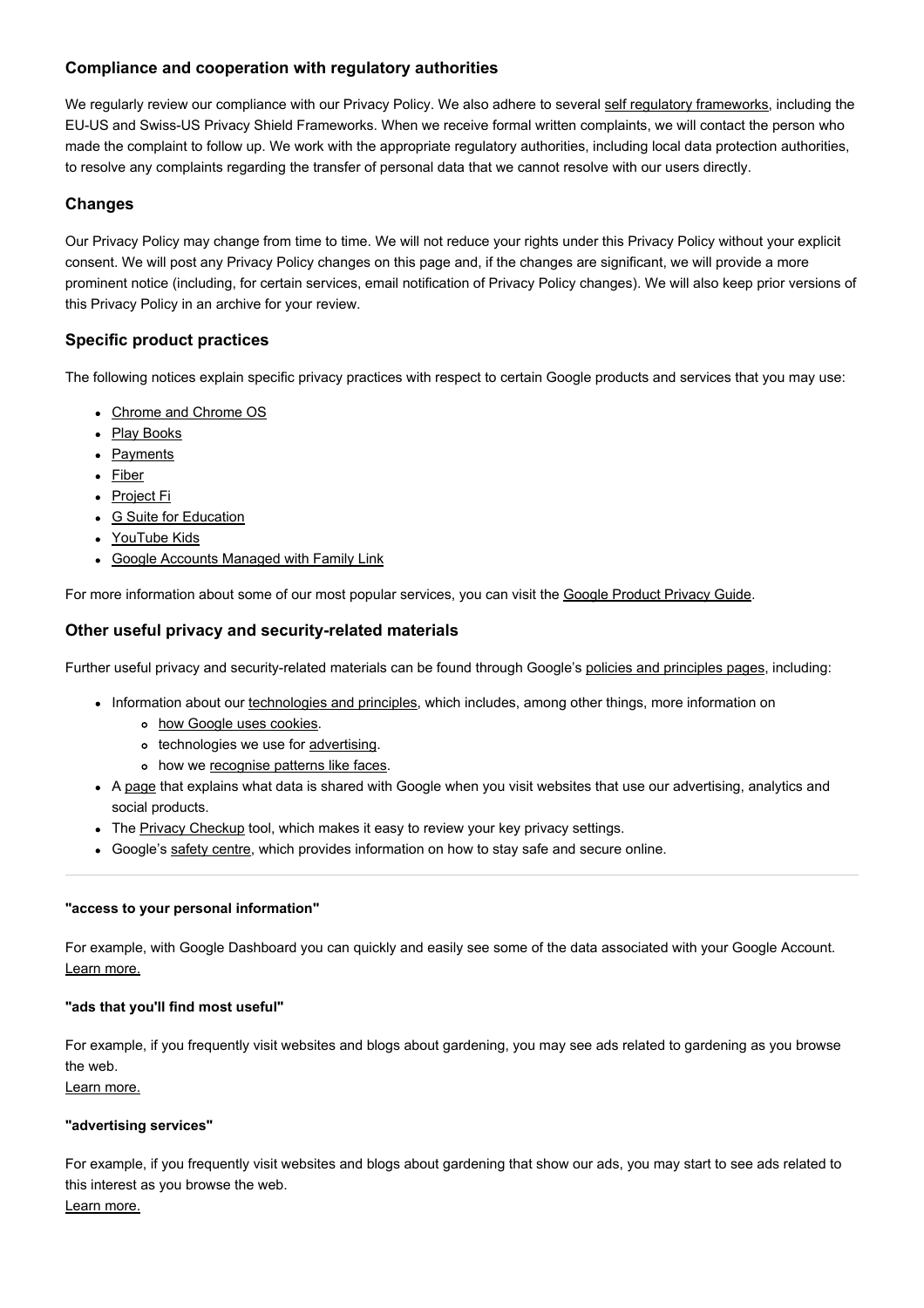#### **"and other sensors"**

Your device may have sensors that provide information to assist in a better understanding of your location. For example, an accelerometer can be used to determine things like speed, or a gyroscope to work out direction of travel. [Learn more.](https://www.google.com/intl/en_uk_ALL/policies/privacy/example/sensors.html)

# **"collect information"**

This includes information like your usage data and preferences, Gmail messages, G+ profile, photos, videos, browsing history, map searches, docs or other Google-hosted content. [Learn more.](https://www.google.com/intl/en_uk_ALL/policies/privacy/example/collect-information.html)

# **"combine personal information from one service with information, including personal information, from other Google services"**

For example, when you're signed in to your Google Account and search on Google, you can see search results from the public web, along with pages, photos and Google+ posts from your friends and people who know you or follow you on Google+ may see your posts and profile in their results.

[Learn more.](https://www.google.com/intl/en_uk_ALL/policies/privacy/example/combine-personal-information.html)

# **"connect with people"**

For example, you could get suggestions of people you might know or want to connect with on Google+, based on the connections you have with people on other Google products, like Gmail and people who have a connection with you may see your profile as a suggestion.

[Learn more.](https://www.google.com/intl/en_uk_ALL/policies/privacy/example/connect-with-people.html)

# **Credit Card**

Whilst we currently don't ask for a credit card during sign up, verifying your age through a small credit card transaction is one way to confirm that you meet our age requirements, in case your account was disabled after you have entered a birthday indicating you are not old enough to have a Google Account. [Learn more.](https://www.google.com/intl/en_uk_ALL/policies/privacy/example/credit-card.html)

#### **"develop new ones"**

For example, Google's spell checking software was developed by analysing previous searches where users had corrected their own spelling. [Learn more.](https://www.google.com/intl/en_uk_ALL/policies/privacy/example/develop-new-ones.html)

# **"device identifiers"**

Device identifiers let Google know which unique device you are using to access our services, which can be used to customise our service to your device or analyse any device issues related to our services. [Learn more.](https://www.google.com/intl/en_uk_ALL/policies/privacy/example/device-identifiers.html)

#### **"device-specific information"**

For example, when you visit Google Play from your desktop, Google can use this information to help you decide on which devices you'd like your purchases to be available for use. [Learn more.](https://www.google.com/intl/en_uk_ALL/policies/privacy/example/device-specific-information.html)

# **"improve your user experience"**

For example, cookies allow us to analyse how users interact with our services. [Learn more.](https://www.google.com/intl/en_uk_ALL/policies/privacy/example/improve-your-user-experience.html)

#### **"legal process or enforceable governmental request"**

Like other technology and communications companies, Google regularly receives requests from governments and courts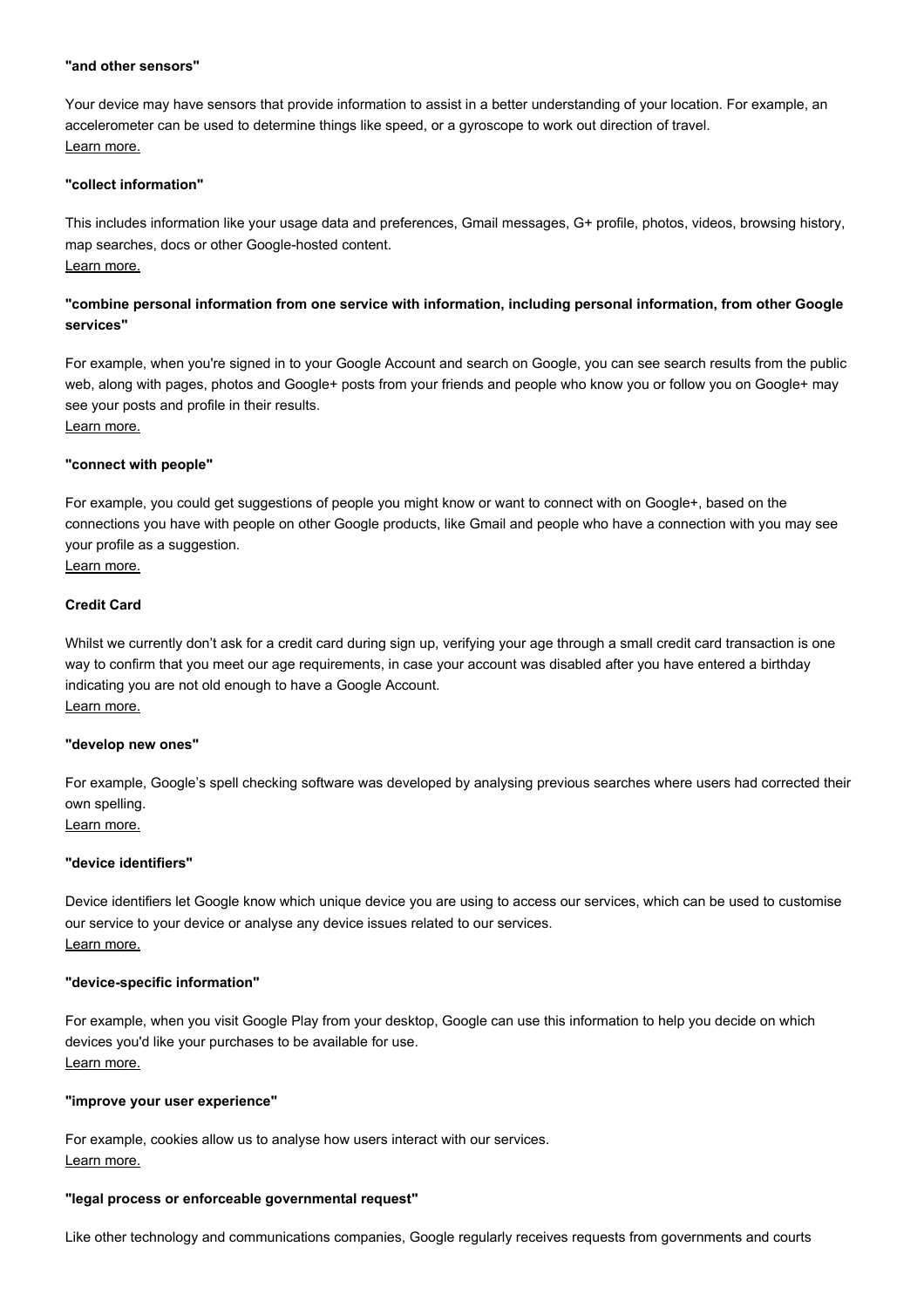around the world to hand over user data. Our legal team reviews each and every request, regardless of type, and we frequently push back when the requests appear to be overly broad or don't follow the correct process. [Learn more.](https://www.google.com/intl/en_uk_ALL/policies/privacy/example/legal-process.html)

# **"limit sharing or visibility settings"**

For example, you can choose your settings so that your name and photo do not appear in an ad. [Learn more.](https://www.google.com/intl/en_uk_ALL/policies/privacy/example/limit-sharing-or-visibility-settings.html)

# **"linked with information about visits to multiple sites"**

Google Analytics is based on first-party cookies. Data generated through Google Analytics can be linked, by the Google Analytics customer or by Google, using Google technology, to third-party cookies, related to visits to other websites; for instance when an advertiser wants to use its Google Analytics data to create more relevant ads, or to further analyse its traffic. [Learn more.](https://www.google.com/intl/en_uk_ALL/policies/privacy/example/linked-with-information-about-visits-to-multiple-sites.html)

# **"maintain"**

For example, we continuously monitor our systems to check that they are working as intended and in order to detect and fix errors.

# [Learn more.](https://www.google.com/intl/en_uk_ALL/policies/privacy/example/maintain-services.html)

# **"may collect and process information about your actual location"**

For example, Google Maps can centre the maps view on your current location. [Learn more.](https://www.google.com/intl/en_uk_ALL/policies/privacy/example/may-collect-and-process-information.html)

# **"may not function properly"**

For example, we use a cookie called 'lbcs' which makes it possible for you to open many Google Docs in one browser. [Learn more.](https://www.google.com/intl/en_uk_ALL/policies/privacy/example/may-not-function-properly.html)

# **"and our partners"**

We allow trusted businesses to use cookies or similar technologies for advertising and research purposes on our services. [Learn more.](https://www.google.com/intl/en_uk_ALL/policies/privacy/example/our-partners.html)

# **"phone number"**

For example, provided you have added a phone number as a recovery option, if you forget your password, Google can send you a text message with a code to enable you to reset it. [Learn more.](https://www.google.com/intl/en_uk_ALL/policies/privacy/example/phone-number.html)

# **"protect Google and our users"**

For example, if you're concerned about unauthorised access to your email, "Last account activity" in Gmail shows you information about recent activity in your email, such as the IP addresses that accessed your mail, the associated location, as well as the time and date.

# [Learn more.](https://www.google.com/intl/en_uk_ALL/policies/privacy/example/protect-google-and-our-users.html)

# **"protect"**

For example, one reason we collect and analyse IP addresses and cookies is to protect our services against automated abuse. [Learn more.](https://www.google.com/intl/en_uk_ALL/policies/privacy/example/protect-services.html)

# **"provide"**

For example, the IP address assigned to your device is used to send the data that you requested back to your device. [Learn more.](https://www.google.com/intl/en_uk_ALL/policies/privacy/example/provide-services.html)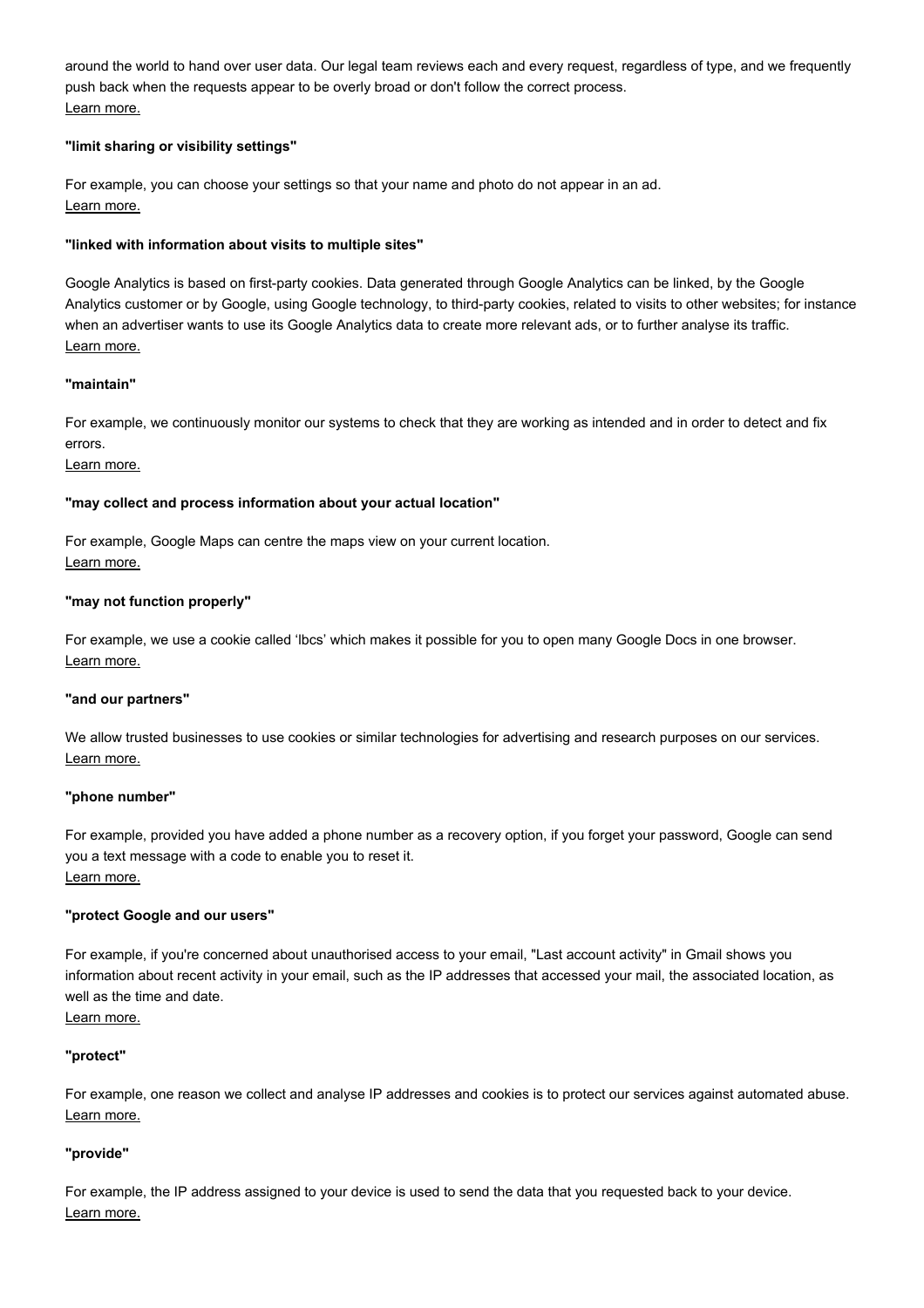# **"sharing"**

For example, with Google+, you have many different sharing options. [Learn more.](https://www.google.com/intl/en_uk_ALL/policies/privacy/example/sharing.html)

#### **"sharing with others, quicker and easier"**

For example, if someone is already a contact, Google will auto-complete their name if you want to add them to a message in Gmail.

[Learn more.](https://www.google.com/intl/en_uk_ALL/policies/privacy/example/sharing-with-others.html)

# **"the people who matter most to you online"**

For example, when you type an address in the To, Cc or Bcc field of a message that you're composing, Gmail will suggest addresses from your Contacts list. [Learn more.](https://www.google.com/intl/en_uk_ALL/policies/privacy/example/the-people-who-matter-most.html)

# **"to make it easier to share things with people you know"**

For example, if you have communicated with someone via Gmail and want to add them to a Google Doc or an event in Google Calendar, Google makes it easy to do so by auto-completing their email address when you start to type in their name. [Learn more.](https://www.google.com/intl/en_uk_ALL/policies/privacy/example/to-make-it-easier-to-share.html)

#### **"view and interact with our ads"**

For example, we regularly report to advertisers on whether we served their ad to a page and whether that ad was likely to be seen by users (as opposed to, for example, being on part of the page to which users did not scroll). [Learn more.](https://www.google.com/intl/en_uk_ALL/policies/privacy/example/view-and-interact-with-our-ads.html)

#### **"We may share aggregated, non-personally identifiable information publicly"**

When lots of people start searching for something, it can provide very useful information about particular trends at that time. [Learn more.](https://www.google.com/intl/en_uk_ALL/policies/privacy/example/we-may-share.html)

#### **"Wi-Fi access points and mobile phone masts"**

For example, Google can approximate your device's location based on the known location of nearby mobile masts. [Learn more.](https://www.google.com/intl/en_uk_ALL/policies/privacy/example/wifi-access-points-and-cell-towers.html)

#### **"more relevant search results"**

For example, we can make search more relevant and interesting for you by including photos, posts and more from you and your friends.

[Learn more.](https://www.google.com/intl/en_uk_ALL/policies/privacy/example/more-relevant-search-results.html)

#### **"removing your content"**

[For example, you can delete your](https://support.google.com/plus/answer/1044503?hl=en) [Web & App Activit](https://support.google.com/websearch/answer/465?hl=en)[y, y](https://support.google.com/plus/answer/1044503?hl=en)[our blo](https://support.google.com/blogger/answer/41387?hl=en)[g, a](https://support.google.com/plus/answer/1044503?hl=en) [Google Site you ow](https://support.google.com/sites/answer/90598?hl=en)[n, y](https://support.google.com/plus/answer/1044503?hl=en)[our YouTube Channel](https://support.google.com/youtube/answer/55759?hl=en)[, your Google+](https://support.google.com/plus/answer/1044503?hl=en) profile or [your entire Google account.](https://support.google.com/accounts/answer/32046?hl=en) [Learn more.](https://www.google.com/intl/en_uk_ALL/policies/privacy/example/removing-your-content.html)

#### **"to show trends"**

You can see some of these at [Google Trends](https://www.google.com/trends/?hl=en-GB) and [YouTube Trending Videos.](https://www.youtube.com/trending) [Learn more.](https://www.google.com/intl/en_uk_ALL/policies/privacy/example/to-show-trends.html)

# **"your activity on other sites and apps"**

This activity might come from your use of Google products like Chrome Sync or from your visits to sites and apps that partner with Google. Many websites and apps partner with Google to improve their content and services. For example, a website might